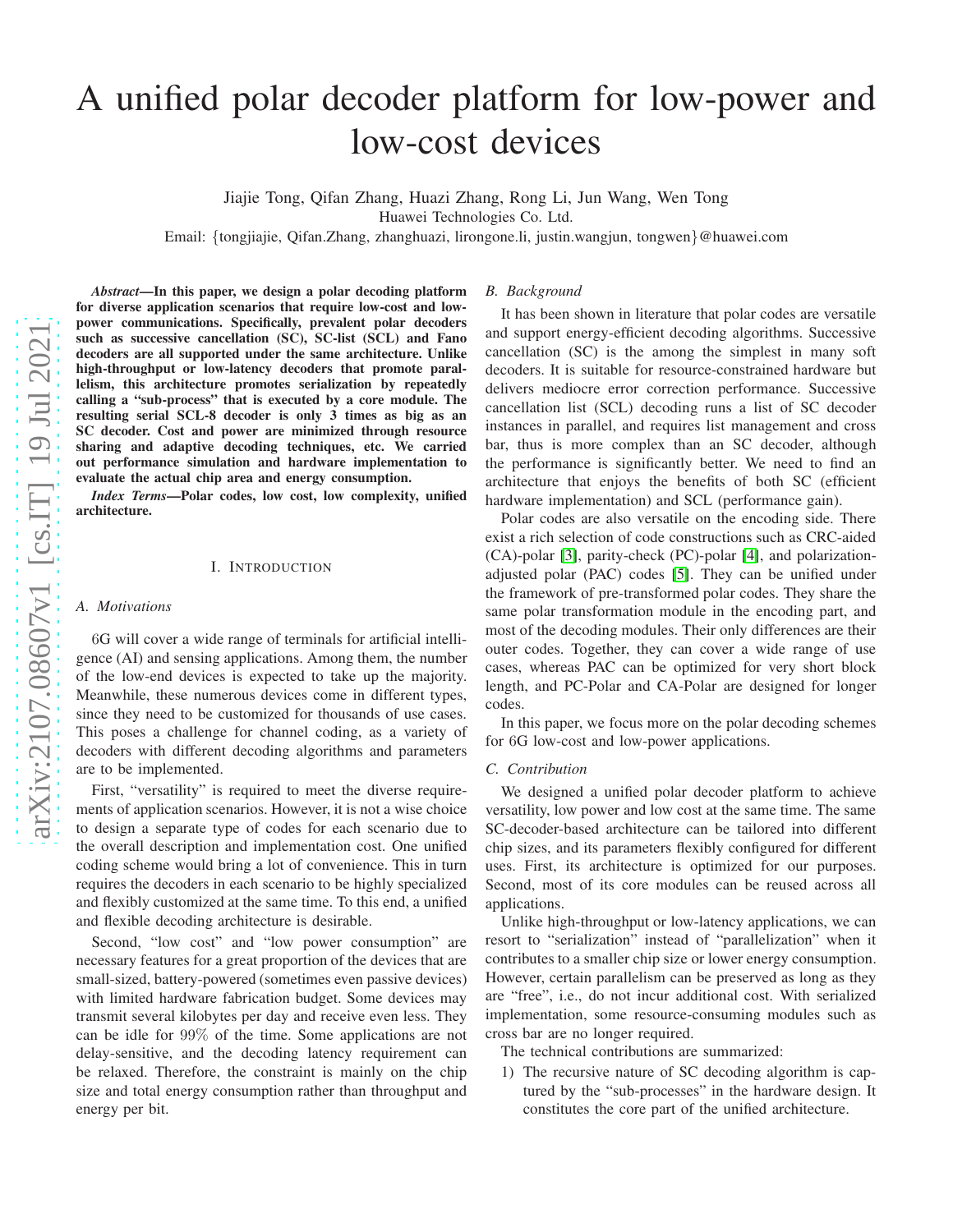

<span id="page-1-0"></span>Fig. 1. (a) Decoding architecture as a binary tree; (b) Node *v* received/response information

- 2) With the unified architecture, we implemented three decoders, i.e., SC decoder, adaptive serial-SCL (S-SCL), and Fano decoder. The serial-SCL serializes the list of SC decoder instances and thus simplifies the list management part; In Fano, we apply the multi-bit decision technique and limit the number of tracing attempts.
- 3) We evaluated the chip area and energy efficiency based on hardware implementation. With TSMC 16nm process, the sizes of these decoders are  $70 \mu m \times 80 \mu m$ for SC,  $120 \mu m \times 140 \mu m$  for adaptive S-SCL and  $125\mu m \times 145\mu m$  for Fano. The power consumption for decoding a packet per second are as follows:  $0.326nW$ for SC,  $0.553nW$  for adaptive S-SCL, and  $41.86nW$  for Fano.

# II. PRELIMINARIES

Successive cancellation decoding can be represented as a binary tree traversal [\[6\]](#page-5-3), as shown in Fig. [1\(](#page-1-0)a). Each subtree therein represents a shorter polar code. The set of nodes of the subtree rooted at node  $v$  is denoted by  $V_v$ . Thus  $V_{root}$  denotes the full binary decoding tree. The set of all leaf nodes is denoted by  $U$ . Meanwhile, the set of the leaf nodes in subtree  $V_v$  is denoted by  $U_v$ . All leaf nodes can be separated into two subsets, one is for information leaf nodes and the other is for frozen leaf nodes.

As shown in Fig. [1\(](#page-1-0)b), a node  $v$  in a tree is directly connected to a parent node  $p_v$ , a left child node  $v_l$  and a right child node  $v_r$ , respectively. The stage s of a node v is defined by the number of edges between node  $v$  and its nearest leaf node. All leaf nodes are at stage  $s = 0$ .

The node v, which is not a leaf node, receives  $\alpha_v$  from its parent node, and generates  $\alpha_{v_l}$  according to [\(1\)](#page-1-1) [\[7\]](#page-5-4).

<span id="page-1-1"></span>
$$
f_-: \alpha_{v_l}^i = \alpha_v^i \boxplus \alpha_v^{i+2^{s-1}}, i \in [0, 2^{s-1} - 1].
$$
 (1)

Node v sends the  $\alpha_{v_l}$  to its left child node and then waits for the feedback vector  $\beta_{v_l}$  to return. Subsequently, [\(2\)](#page-1-2) [\[7\]](#page-5-4) is used to calculate  $\alpha_{v_r}$  from  $\alpha_v$  and feedback vector  $\beta_{v_l}$ .

<span id="page-1-2"></span>
$$
f_{+}: \alpha_{v_r}^i = (-1)^{\beta_{v_l}^i} \times \alpha_v^i + \alpha_v^{i+2^{s-1}}, i \in [0, 2^{s-1}-1]. \tag{2}
$$

After receiving the feedback vector  $\beta_{v_r}$  from the right child, node v uses [\(3\)](#page-1-3) to recover the feedback vector  $\beta_v$ , which is sent to its parent node  $v_p$ .

<span id="page-1-3"></span>
$$
\begin{cases} \n\beta_v^i = \beta_{v_l}^i \oplus \beta_{v_r}^i \\
\beta_v^{i+2^{s-1}} = \beta_{v_r}^i\n\end{cases}, i \in [0, 2^{s-1} - 1] \n\tag{3}
$$

The node v, which is a leaf node, receives  $\alpha_v$  from its parent node, and makes hard bit decision to get the feedback  $\beta_v$  directly. Thus, a leaf node is a bit-decision node.

Both SC and SCL decoders can benefit from a series of multi-bit decision techniques to prune certain decoding tree branches. Readers may refer to [\[6\]](#page-5-3) [\[8\]](#page-5-5) [\[9\]](#page-5-6) [\[10\]](#page-5-7) for several wellknown multi-bit decision techniques for SC decoding, and [\[11\]](#page-5-8) [\[12\]](#page-5-9) [\[13\]](#page-5-10) for SCL decoding. Thanks to these techniques, a none-leaf node can become a bit-decision node because its child leaf nodes no longer need to be visited.

#### III. AN ARCHITECTURE BASED ON "SUB-PROCESS"

This paper presents a new architecture for polar decoding based on "sub-process". SC-based decoding is a typical recursive algorithm. For software implementation, a decoding program runs by recursively calling a subroutine, i.e., decoding a node in Fig. [1\(](#page-1-0)a). Similarly, for hardware implementation, one dedicated module processes a part of the decoding tree at a time, until the decoding tree is fully traversed. The processing is called a "sub-process" (SP). The module is called an SP module.

What remains to be designed is how do we partition a decoding tree into SPs, and what exactly constitutes an SP?

Two design principles are crucial for our purpose:

- In order to achieve versatility, an SP module should be capable of processing all the SPs in a polar code.
- In order to reduce hardware cost and energy consumption, an SP module should be as small as possible.

According to the design principles, SP module has to be general enough to process every part of the tree, and at the same time minimizes hardware resource. In other words, it needs to include the components to perform all the decoding functions; but for each function, we can only afford to implement one instance of the component. Correspondingly, we partition a full binary tree such that each part starts from a bitdecision node (or the root node) to the next bit-decision node, excluding the former and including the latter. An example for code length is  $N = 16$ , and code rate  $R = 0.5$  is given in Fig. [2,](#page-2-0) where "*F*" denotes a frozen leaf node and "*I*" denotes an information leaf node. There are four bit-decision nodes in the binary tree (excluding frozen nodes), therefore, the decoding tree can be partitioned into four SPs. As such, each part can be efficiently processed by an SP module with one pass.

Thus, a hardware decoder is composed of an SP module, storage for  $\alpha$  and  $\beta$ , and the necessary control logic. A finitestate machine (FSM) is implemented to repeatedly call the SPs. The SP-based decoding procedures for SC, SCL and Fano are described in the following subsections.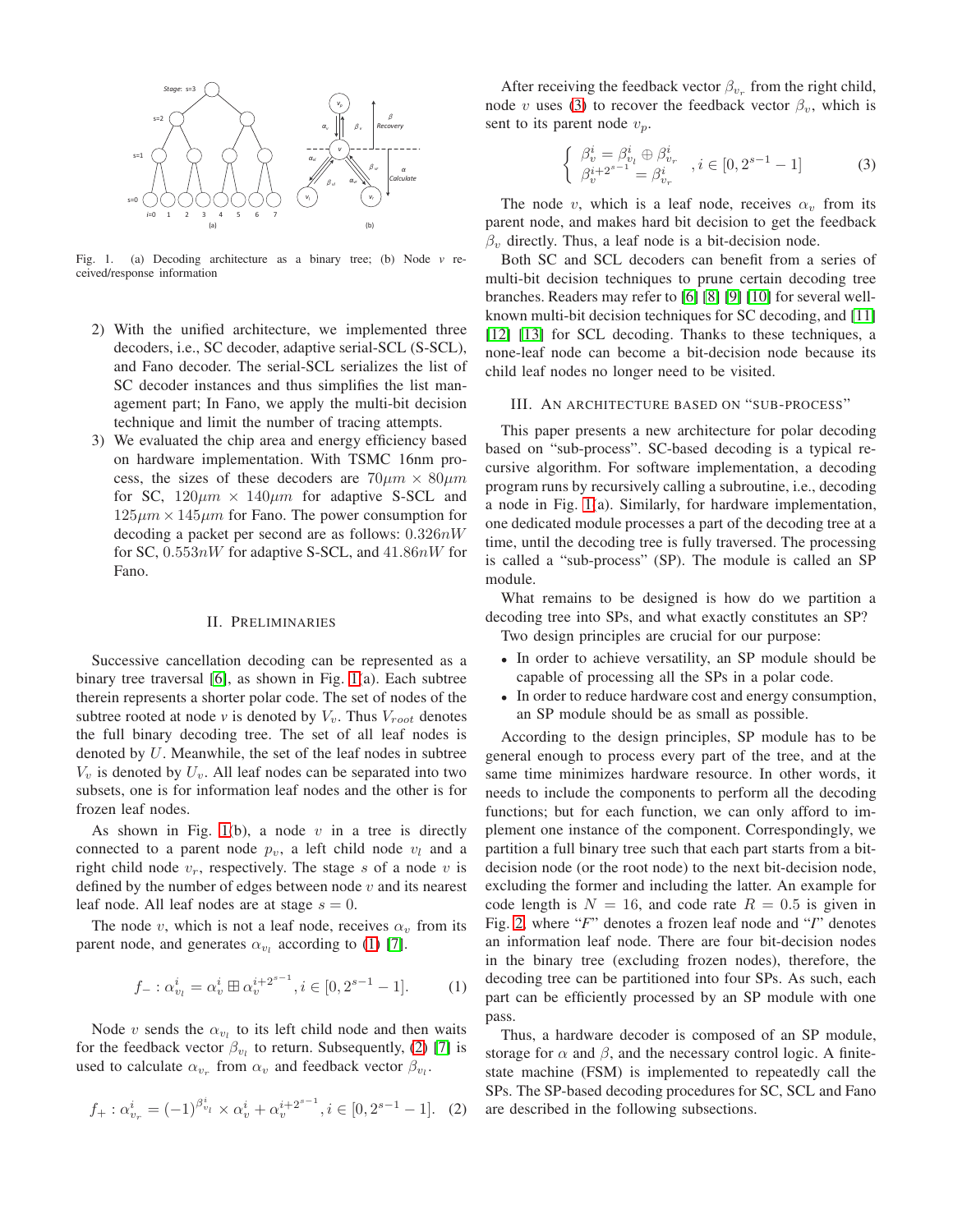

<span id="page-2-0"></span>Fig. 2. Sub-process in an SC Decoder.

#### *A. "Sub-process" for SC decoding*

For SC decoding, an SP comprises two steps, "edge traversal" and "bit decision". Specifically, an "edge traversal" step calculates  $\alpha_v$  and recovers  $\beta_v$  for each none-bit-decision node, and a "bit decision" step makes hard decisions from the soft input  $\alpha$ .

Note that the latency of each SP may be different, it depends on the starting node and ending node positions on the tree, and the type of multi-bit decision to be executed at the ending node.

# *B. "Sub-processes" for SCL decoding*

The additional functions of SCL over SC decoding are related to list path management. Accordingly, the SP for SCL decoding should additionally include path management related components. Some preliminaries are introduced before defining the SP for SCL, as follows.

PC-SCL and CA-SCL decoders share most of the path management functions except for final path selection. For PC-SCL decoders, the final path selection is similar to that of SCL. For CA-SCL decoders, there is an additional parameter called "check times", i.e., the maximum number of paths to go through CRC check at the end of list decoding.

We use "SCLaTb" to denote a CA-SCL decoder which has list size "a" and checks the best "b" paths. For example, SCL8T8 has 8 list paths, and checks all 8 paths. Compared with an SC decoder, SCL8T8 has over  $1dB$  performance gain in terms of block error rate (BLER) at short code length, e.g.,  $N = 256$ . But a typical SCL8T8 requires over "8×"SC chip area and power consumption.

SCL decoder keeps L survival paths and extends each survival path into two paths once the decoding algorithm visits an information leaf node. A path metric (PM) must be stored to indicate reliability of each extended path. A sorter is used to select the best L survivors from the  $2 \times L$  extended paths according their PMs. On the other hand, a frozen leaf node only calculates PM.

We adopt the approach of "good bit" [\[12\]](#page-5-9) to simplify SCL decoding. Specifically, a set of very reliable information bits, or good bits, are identified offline. The SCL decoding algorithm does not perform path extension and sorting for these good bits.

If all leaves in the subtree  $V_v$  rooted from a node v are good bits, this node  $v$  is called a "good node", denoted by  $v_G$ . Meanwhile, if all leaves in the subtree  $V_v$  rooted from a node v are frozen leaves, this frozen node v is denoted by  $v_F$ .

For a SCL decoding, we identify two types of "subprocesses" in one SP module. The first type is called "simplified sub-process" (SSP), whose ending node is either  $v_G$  or  $v_F$ . The steps of SSP are identical to the SP of SC. The second one is called "full sub-process" (FSP), which has all components of SSP and additionally includes path management components.

There are four steps in FSP. Besides "edge traversal" and "bit-decision", FSP requires two more steps, that is, "sorting" and "inter-path data switching". FSPs and SSPs are repeatedly called to complete decoding. As seen, an SSP is nested in an FSP.

## *C. "Sub-processes" for Fano decoding*

Fano decoding was proposed for polar codes in [\[14\]](#page-5-11) [\[5\]](#page-5-2). Like SCL decoding, it also extends one input path to two output paths at an information leaf node. The main difference is here only one path with the smaller PM will be extended first. In our implementation, the extended path proceeds to the next SP, and the other path is pushed into a stack. If the current path fails, the decoder goes back to retrieve a previous one, following the last-in-first-out order, by popping from the stack.

The decoder uses a threshold to determine whether to extend the current path, or roll back to retrieve a previous path. If the current path's PM exceeds the threshold, the decoder will switch to roll-back mode. During the roll-back mode, the PM of each retrieved path will be examined. If it still exceeds the threshold, the path will be discarded and the decoder goes on to retrieve the next one; otherwise the path will be chosen and extended. In other words, the first path whose PM is less than the threshold will be chosen, and its metadata will be recovered for path extension. If such a path cannot be found, the decoder increases the threshold by a pre-defined increment.

The decoding latency incurred by the above procedures may be prohibitive due to the unlimited back and forth between "roll back" and "path extension". As a countermeasure, we set up a counter to count the times when a PM exceeds the threshold. In such an event, the decoder has to retrace to a previous path, which is called a "retracing" event. In the hardware, we limit the retracing times to bound the worstcase latency.

A CRC-aided Fano decoder performs CRC checks upon reaching the last leaf node. It decides whether to roll back, if CRC check fails, or terminate decoding if passes. Like CA-SCL decoding, it also sets a maximum CRC check times b. If the maximum is reached, decoding is terminated regardless of CRC check result.

A Fano decoder also has two types of SPs. Among them, SSP is exactly the same as in an SCL decoder, but FSP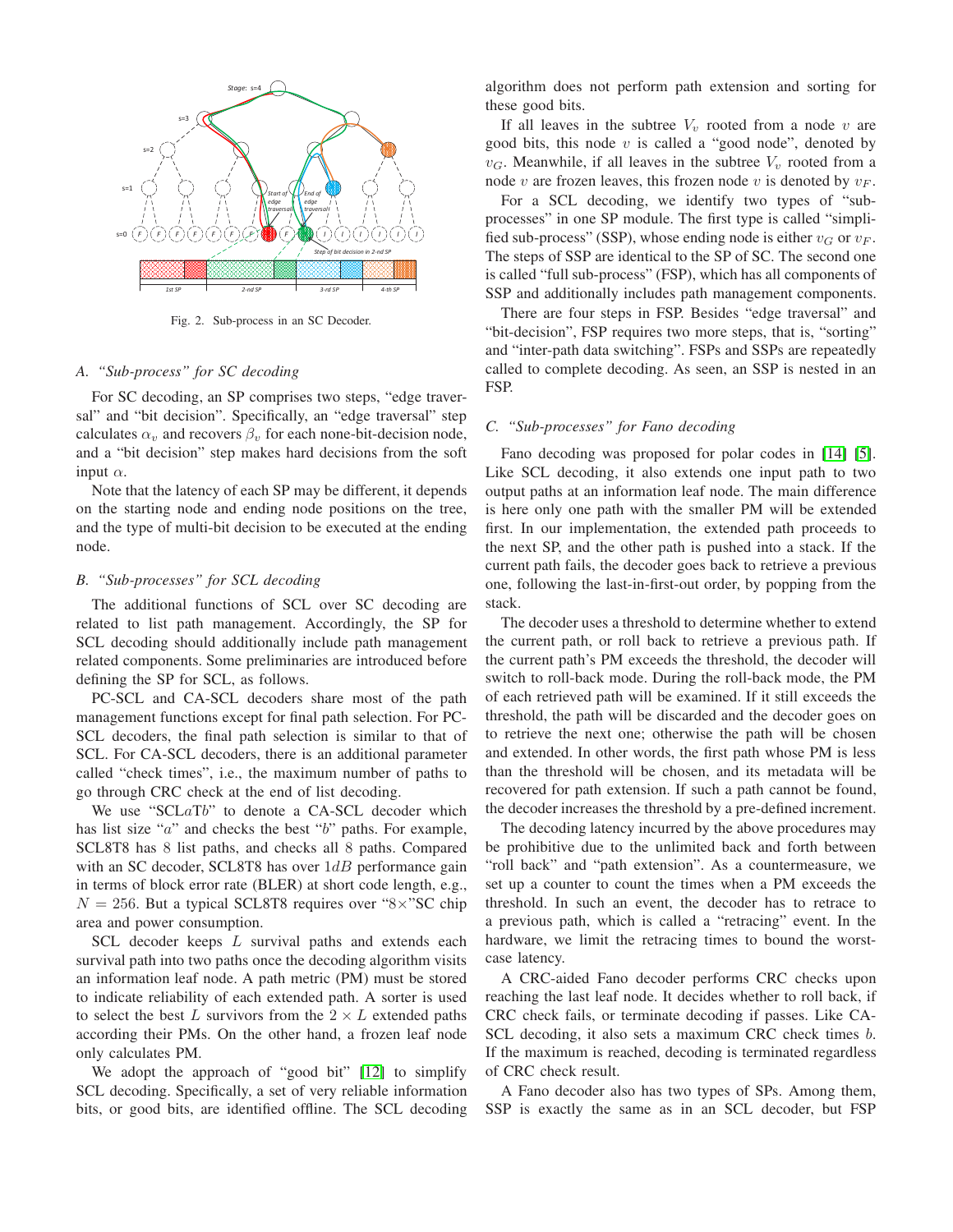

<span id="page-3-0"></span>Fig. 3. Flow chart of a serial successive cancellation list decoder

is slightly different. Besides the "edge traversal" and "bitdecision" steps, here FSP requires a "retrace decision" step, instead of the "sorting" and "inter-path data switching" steps. Because a Fano decoder avoids sorting and path data exchanging, it demands less data storage than SCL decoding.

# IV. LOW POWER AND LOW COST DESIGN

# *A. Serial design for SCL*

To reduce chip area, we design a serial-running architecture for SCL. Fig. [3](#page-3-0) shows the basic modules of a serial SCL decoder, where list paths are processed one by one. For each path, intermediate LLRs  $\alpha$  and partial sums  $\beta$  are read from the storage according to addresses provided by an "index management module". These variables are subsequently processed by PEs and bit-decision module.

If the current SP is an SSP, it goes on to process the next path. When all paths have been processed, the current SP completes and the decoder proceeds to the next SP. Otherwise if the current SP is an FSP, the PM of a processed path will be sorted together with previous paths' PM (also in a sequential manner). When all paths have been processed, the indices of the surviving (best) paths will go through a small switch network and be sent to the index management module. Then the decoder proceeds to the next SP.

The benefits of a serial architecture are listed below.

- All PEs and bit-decision module are shared among paths.
- Serialization helps to avoid data switching between the paths, thus no longer requires a big crossbar.
- Memories, which is much smaller than registers, are used to save the intermediate results of  $\alpha$  and  $\beta$ , thanks to the low read/write bandwidth requirements.

According the evaluation presented in section [VI-C,](#page-4-0) the layout area of a serial SCL decoder is only 3 times that of an SC decoder.

# *B. Adaptive SCL decoding*

An adaptive SCL decoder [\[15\]](#page-5-12) progressively doubles its list size (e.g.,  $1 \rightarrow 2 \rightarrow 4 \rightarrow 8$ ) after a CRC check failure, until a predefined maximum list size is reached. This can effectively reduce every consumption, and its BLER performance matches that of an SCL with the maximum list size.

For hardware implementation, we adopt a simplified version of adaptive SCL. That is, after an SC decoding failure, the



<span id="page-3-1"></span>Fig. 4. BLER performance comparison.



<span id="page-3-2"></span>Fig. 5. Retracing times for Fano decoding.

decoder directly switches to SCL8T8 decoding  $(1 \rightarrow 8)$ . We found this strategy saves much controlling overhead and eventually achieves the smallest power consumption over others.

## V. BLER PERFORMANCE

We compare the BLER performances of various polar decoders for case of code length  $N = 256$ , code rate  $R = 0.5$ . The results are shown in the Fig[.4.](#page-3-1) Note that MRT in the figure means the maximum retrace times. The benchmark is the SC decoder, which has the poorest BLER performance. The adaptive SCL decoder, which is composed of an SC and an SCL8T8, has the same BLER performance of an SCL8T8 decoder. The gain over SC performance is over  $1.2dB$  at  $BLER=10^{-2}$ .

A Fano decoder, which allows a maximum of 8 CRC check times and unlimited retracing times, has even better BLER performance. However, we observe that retracing times can be as large as  $10^5$ . Fig. [5](#page-3-2) shows the Fano decoder's worstcase and average retracing times at different SNR values. To bound worst-case latency, we can set the upper limit to 10000 or 3000 and observe their corresponding BLER performance. The former has the a similar BLER performance to SCL8T8 at high SNR but a  $0.2dB$  loss at low SNR. The latter has a  $0.4dB$  gap from SCL8T8 at all SNRs.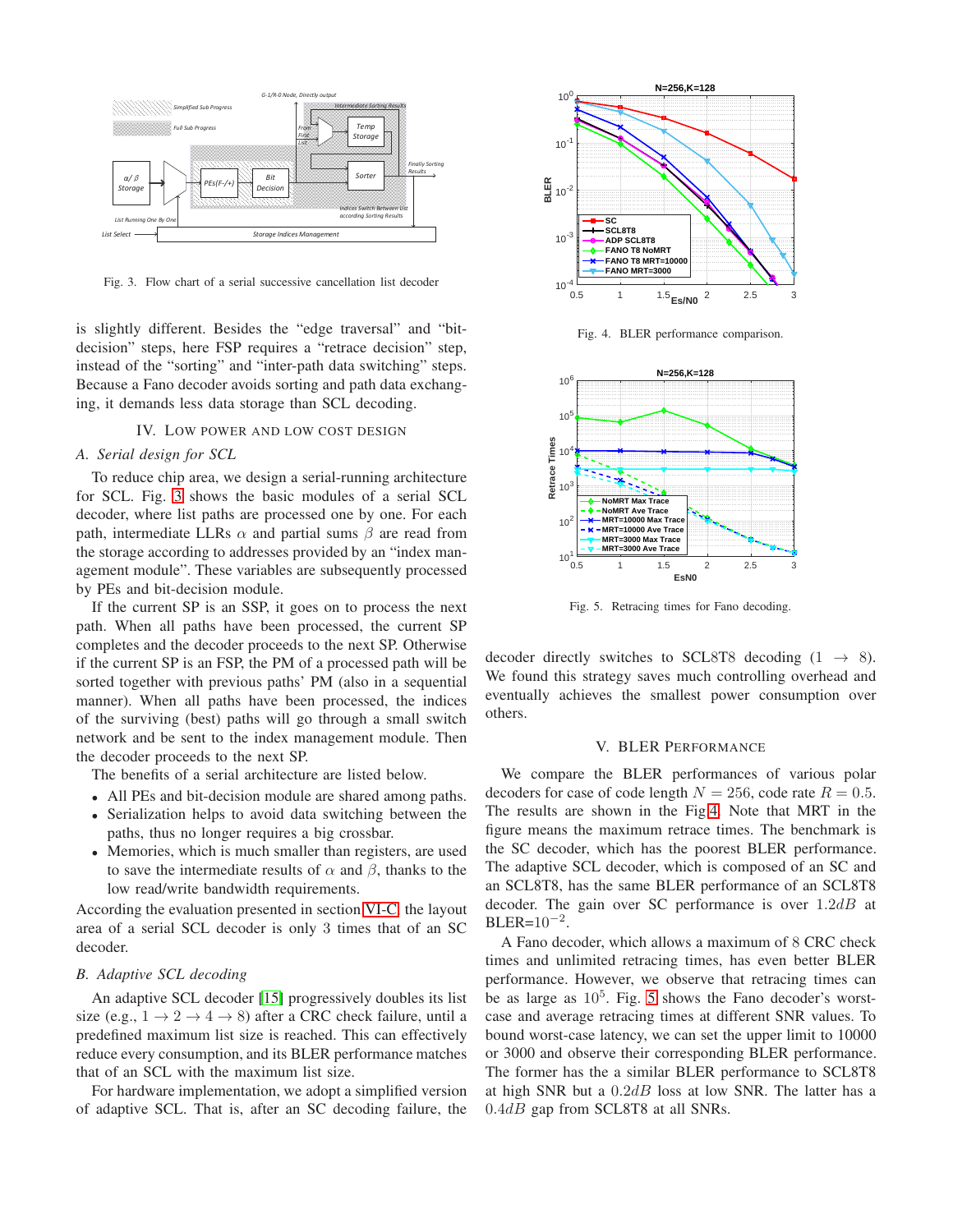

Fig. 6. A unified hardware architecture for polar decoders.

# <span id="page-4-1"></span>VI. HARDWARE IMPLEMENTATION

# *A. One platform for all devices*

For 6G, a vendor may customize a great amount of decoders for thousands, if not millions, of low-end devices. Besides the aforementioned techniques to bring down per-device cost, the overall development, fabrication and manufacturing cost can be reduced a "platform sharing" strategy. This demands a unified hardware architecture to support all polar decoders.

The SP-based architecture lends itself well to platform sharing. We obverse that the SPs of these decoders have the similar steps. The FSM-based control logic and part of the storage can also be shared across different decoders. These functions are implemented in a core module, and we build around it a unified architecture with peripheral addon modules. This architecture can be easily reconfigured to different decoders with different parameters.

The Fig[.6](#page-4-1) shows the unified architecture for polar decoders. The core module includes FSM for SP coordination, storage for channel LLRs, and intermediate LLRs  $\alpha$  and partial sums β, and PEs for  $f_{-/-}$  calculation. A list of add-on modules for different types of decoders are described below.

- *SC decoder:* bit decision module for SC.
- *Serial SCL decoder:*[1](#page-4-2) bit decision module for SCL decoder, additional storage for  $\alpha$  and  $\beta$ , a sorter, and a list path management module (PM/indices).
- *Fano decoder:* reuse the bit decision module of SCL; plus additional storage for retracing, and path recovery module for retracing.
- *Adaptive decoder:* reuse the add-on modules of SC and serial SCL decoders, plus control logic for triggering SCL decoding.

### *B. Implementation of decoders*

We designed three types of decoders based on the proposed architecture to verify the area efficiency and energy efficiency. Two sets of PEs are implemented, the first contains 8 PEs and



Fig. 7. Layout graphs of an SC Decoder, an adaptive (SC+SCL) decoder and a Fano decoder, drawn to the same scale.

<span id="page-4-3"></span>

<span id="page-4-4"></span>Fig. 8. Left: Decoding energy per packet  $(nJ/Pkt)$ . Center: Decoding energy per correct bit (pJ/bit). Right: The decoding latency between each decoders(Cycles).

the second contains 4. They are concatenated as described in [\[16\]](#page-5-13). This structure can avoid  $\alpha$  storage for stage  $s = 3, 5, 7$ . Multi-bit decisions are made at stage  $2 \leq s \leq 4$ . A CRC check module is implemented for error detection. All designs employ 6-bit quantization for LLRs.

*1) SC decoder:* To reduce latency, we employ multi-bit decision for SC. It simplifies the decoding of rate-1 (R-1) [\[6\]](#page-5-3), single parity check (SPC) [\[9\]](#page-5-6), repetition (REP) [\[9\]](#page-5-6), dual-SPC (SPC2) [\[10\]](#page-5-7), dual-REP (REP2) [\[10\]](#page-5-7), parity checked repetition (PCR) [\[10\]](#page-5-7) and repeated parity check (RPC) [\[10\]](#page-5-7) nodes.

*2) Adaptive SC and SCL*8*T*8*-serial decoder:* Besides the modules in SC, an SCL decoder also includes additional multibit decision modules to support flip-syndrome algorithm at stage  $s = 2$  [\[13\]](#page-5-10), which can avoid the sorting between the candidates extended from the same path. Meanwhile, this module also supports fast decoding at nodes of  $v_G$  and  $v_F$ .

*3) Fano decoder:* A Fano decoder reuses the same multibit decision as in the adaptive decoder. It keeps a maximum of 6 candidate paths at path extension. The best candidate is selected as the output of the current SP, and the others are pushed back to the first-in-last-out stack.

### <span id="page-4-0"></span>*C. Layout view*

We present the physical implementations of the three decoders with TSMC 16nm process. The decoding clock frequency for all these decoders is  $50Mhz$ . The chip area of these decoders are  $70 \mu m \times 80 \mu m$  for SC,  $120 \mu m \times 140 \mu m$ for adaptive SCL and  $125\mu m \times 145\mu m$  for Fano. Fig. [7](#page-4-3) demonstrates the layout graphs of them.

Thanks to the serialized and unified architecture, the area of the adaptive SCL with list size 8 is only 3 times as big as the SC decoder, much smaller than the conventional

<span id="page-4-2"></span><sup>&</sup>lt;sup>1</sup>SCL decoder was not implemented as an independent decoder.